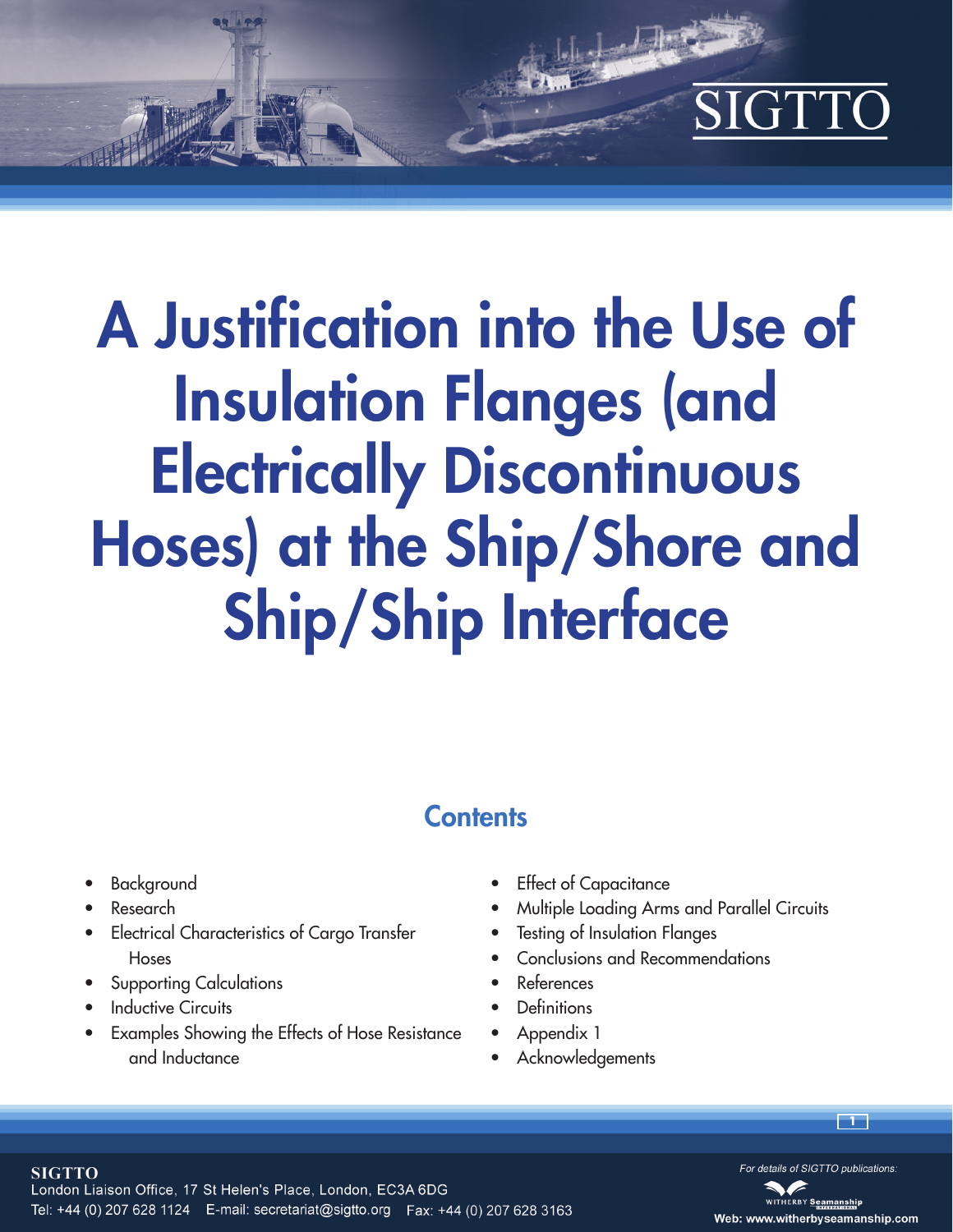

Insulation flanges have been in wide use for more than three decades and, while there have been no reported incidents of fires at tanker or gas carrier manifolds that may have been caused by arcing when connecting or disconnecting cargo hoses or arms, their use and effectiveness is still often challenged. This is particularly noticeable by operators with a background of road tanker operations, who are now supplying LNG as bunker fuel.

The purpose of this document is to provide an explanation of how insulation flanges provide protection against ignition caused by arcing. Unfortunately, much of the research that was

undertaken to prove the benefit of insulation flanges has been lost over the last 30 or 40 years, and much of what is left is simply a reference to either *'ISGOTT'* (Reference 6) or to the IMO publication '*Recommendations on the Safe Transport of Dangerous Cargoes and Related Activities in Port Areas'* (Reference 10), which requires their use. Even a literature search of the IMO archives, which shows support for the use of insulation flanges as far back as 1977, does not have any references to the research that was undertaken in their favour. The purpose of this paper is to demonstrate their effectiveness, in support of ISGOTT and the IMO recommendations.



**Double insulation set**



**2**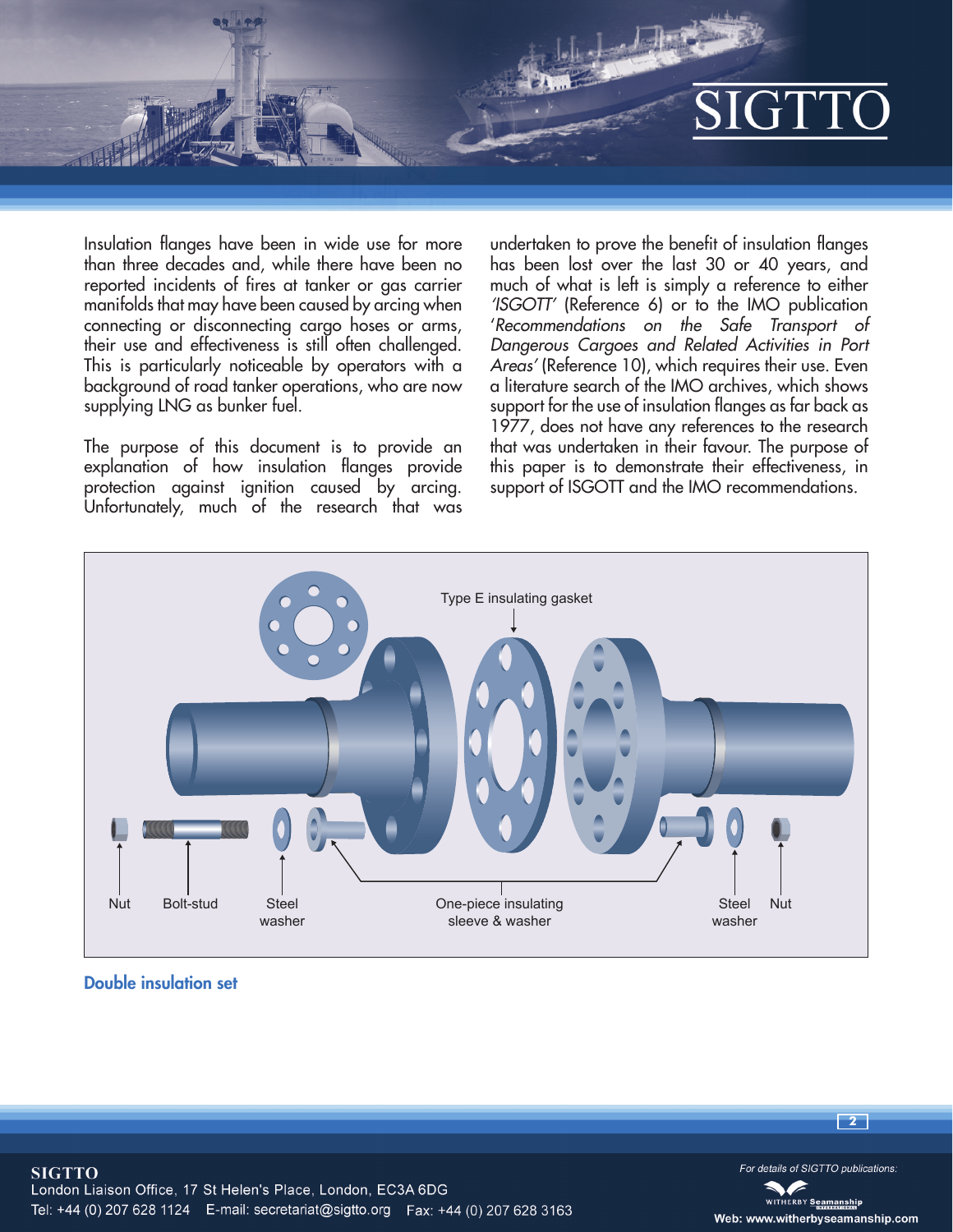## **Background**

Vessels transferring low flash point flammable liquids, at marine terminals or during STS transfer operations, need to take precautions against potential sources of ignition. One possible source is the static charge caused by the passage of certain 'static accumulator' products through the cargo transfer system, which may discharge and cause a high voltage low current spark. Another possible source is the low voltage, high current, galvanic cell that may exist between the ship and shore, which could cause an incendive arc when connecting or disconnecting a 'conductor', such as a loading arm or electrically continuous hose, to the ship's manifold. Unless suitable precautions are taken, either of these sources have the potential to provide the minimum energy required to ignite hydrocarbon/air mixtures within the flammable range. However, it should be understood that they have different causes and require different remedies.

Protection against ignitions from static are well documented in numerous publications, including the API document '*Recommended Practice 2003 – Protection Against Ignitions Arising Out of Static, Lightning and Stray Currents*' (Reference 5), published in 2008, the Shell publication '*Static Electricity – Technical and Safety Aspects*' (Reference 4), and, of particular relevance to ship/shore operations, Chapter 3 of '*The International Safety Guide for Oil Tankers and Terminals (ISGOTT)*' (Reference 6). Protection is provided by shore pipelines being bonded together and then earthed onboard the ship, and metallic objects being bonded to the ship's structure, which is then effectively 'earthed' through the seawater, as stated in the Verheil (Reference 2) paper. To protect against the accumulation of static charge, bonding should have a maximum resistance to earth of 1 M $\Omega$ , as recommended in the API document '*Recommended Practice 2003*' (Reference 5).

Up until the middle of the 1960s it was commonly accepted that protection against low voltage, galvanic circuits could be achieved by the use of a ship/shore bonding wire. Arguably, with many oil product jetties having wooden piles and little electrical power infrastructure, this may have been partly true at this time. For example, Mullett and Johnstone (Reference 8), in their paper published in 1960, advocated the use of a bonding wire between ship and jetty when cathodic protection was installed.

This potential source of ignition from galvanic circuits is peculiar to the ship/shore interface, particularly when the ship is in salt or brackish water. Although familiar with precautions against static discharge, it is unlikely that operators of road tankers transporting low flashpoint products would have come across this phenomenon until they became involved in bunkering vessels with LNG.

In the 1960s and 70s considerable work was undertaken on this subject, resulting in the conclusion that bonding wires provided no protection against low voltage stray currents and could, in fact, be a source of ignition. This research introduced the concept of insulation flanges and demonstrated that they provide an acceptable level of safety. As an illustration of how rapidly research was being undertaken into the effectiveness of insulation flanges at this time, the 1st Edition of '*The International Safety Guide for Oil Tankers & Terminals (ISGOTT)*' (Reference 6), which was published in 1972, recognised bonding between ship and shore, but stated that *"consideration should be given"* to the use of insulating flanges. By the time the 2nd edition was published, in 1984, insulating flanges were the accepted method of providing protection against low voltage arcing across ship shore transfer systems and attention was drawn to the possible danger of using bonding wires, which is explained in the following section.

**SIGTTO** London Liaison Office, 17 St Helen's Place, London, EC3A 6DG Tel: +44 (0) 207 628 1124 E-mail: secretariat@sigtto.org Fax: +44 (0) 207 628 3163

For details of SIGTTO publications.

**3**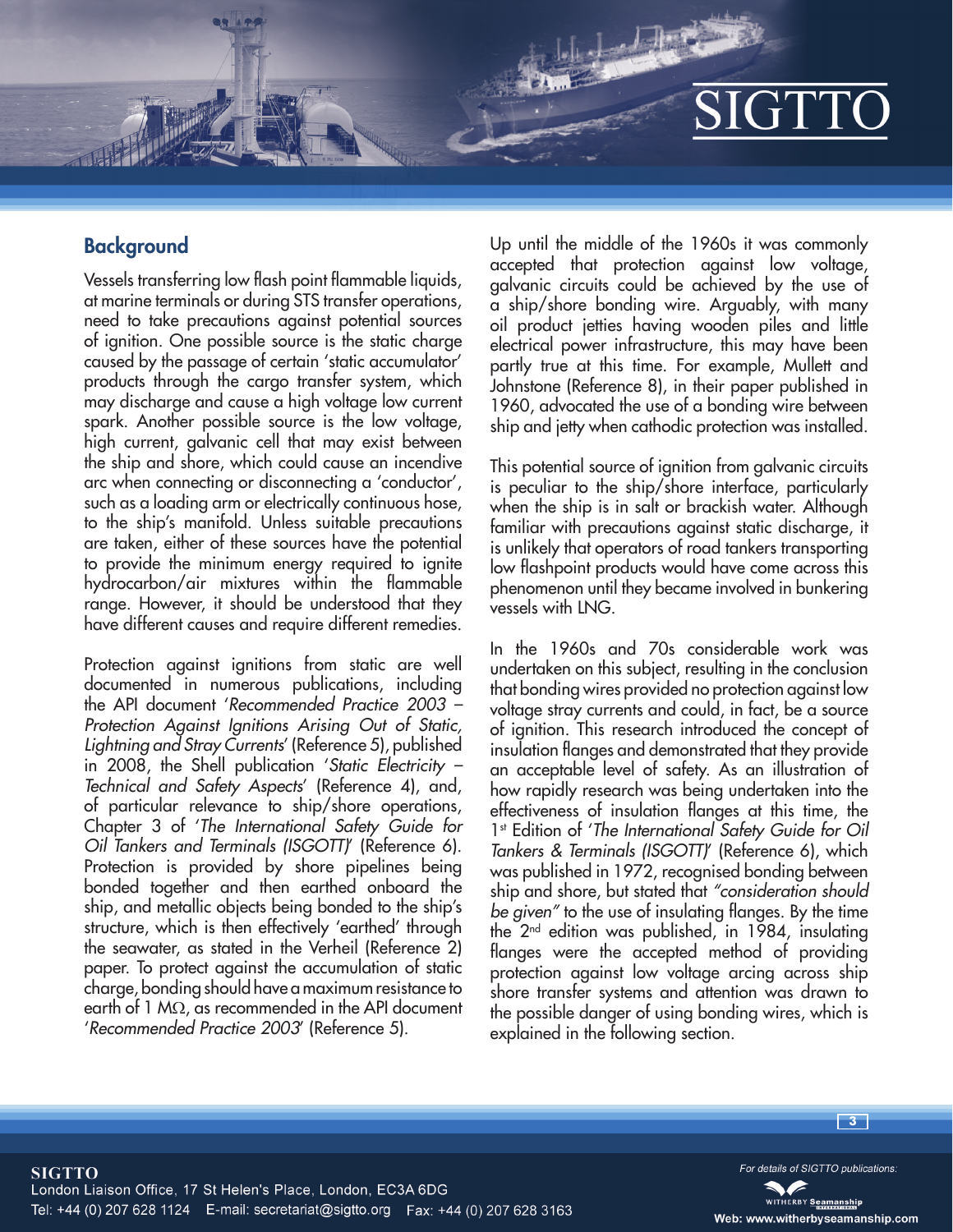*Although ISGOTT and the IMO publication 'Recommendations on the Safe Transport of Dangerous Cargoes and Related activities in Port Areas' (Reference 10), strongly recommended against their use some administrations still require the use of bonding wires. Where this is the case they should be attached to the ship outside of the cargo (or bunkering) area and be isolated by a switch in an Ex enclosure, which should only be closed once the bonding wire has been properly attached to the ship and opened before disconnection of the wire. One of the risks with bonding cables is that in the event of a ship breaking out of its moorings there is a chance that flammable cargo may be released and the bonding cable pulled away from the ship's structure igniting the spill. Furthermore its use may lead people not to worry about the importance of maintenance of the insulating flange, assuming they are fitted.*

It is now accepted that protection against these low voltage high current circuits is achieved by the use of an insulation flange or a single electrically discontinuous hose in each transfer line. These have been in use at the ship shore interface since the 1970s. For example, in 1976 the Tees and Hartlepool Port Authority, in the UK, required their use, as did the Port of London Authority from 1981 when it amended its 'Petroleum Spirit Bye law No.16'. In 1978, the IMO BCH IV sub-committee, the forerunner of today's BLG sub-committee, endorsed the use of insulation flanges in document Inf.2. This is also a requirement of its current publication '*Recommendations on the Safe Transport of Dangerous Cargoes and Related activities in Port Areas*' (Reference 10).

In 1982 the API advised the USCG that a bonding wire was not a satisfactory method of protection and an insulating flange should be installed in the cargo transfer connections. The UK Health & Safety Commission, in its 1987 ACOP '*Dangerous Substances in Harbour Areas*' required insulating flanges to be fitted and also drew attention to the hazards of bonding. As already stated, in 1984 the 2<sup>nd</sup> edition of ISGOTT required their use and this is still valid for the current  $(5<sup>th</sup>)$ , edition as well as its sister publication. '*The International Safety Guide for Inland Navigation Tank Barges and Terminals: 2010 (ISGINTT)*', (Reference 11).

These low voltage cells, typically between 200 and 700mV, are mainly generated by galvanic action between the ship and shore that results from different materials in the form of steels, sacrificial anodes and non-ferrous fittings being in a salt or brackish water electrolyte. Stray currents from high voltage systems, particularly if using earth return and impressed current cathodic protection systems, can also have considerable influence. The result is that the ship and jetty becomes a very large 'battery' with very low internal resistance, that has the ability to produce large currents. According to Verhiel (Reference 2) both ship and jetty can be fully bonded to earth from an *electrostatic* point of view, but this is quite different under *electrolytic* conditions.

It has been suggested that telluric currents caused by changes in the earth's magnetic field during periods of severe sun-spot activity can induce currents into pipelines, in a similar manner to the way in which a electrical generator works. However, there is no evidence that these present a hazard at the shipshore interface (Reference 7).

It is sometimes suggested that switching off ship and/ or jetty impressed current cathodic protection systems will equalize the potential between ship and shore and negate the need for an insulating flange. However, it may take many hours for the potential to drop to a safe level and there may still be stray currents from other sources. Therefore, this is not recommended as a

**4**

For details of SIGTTO publications.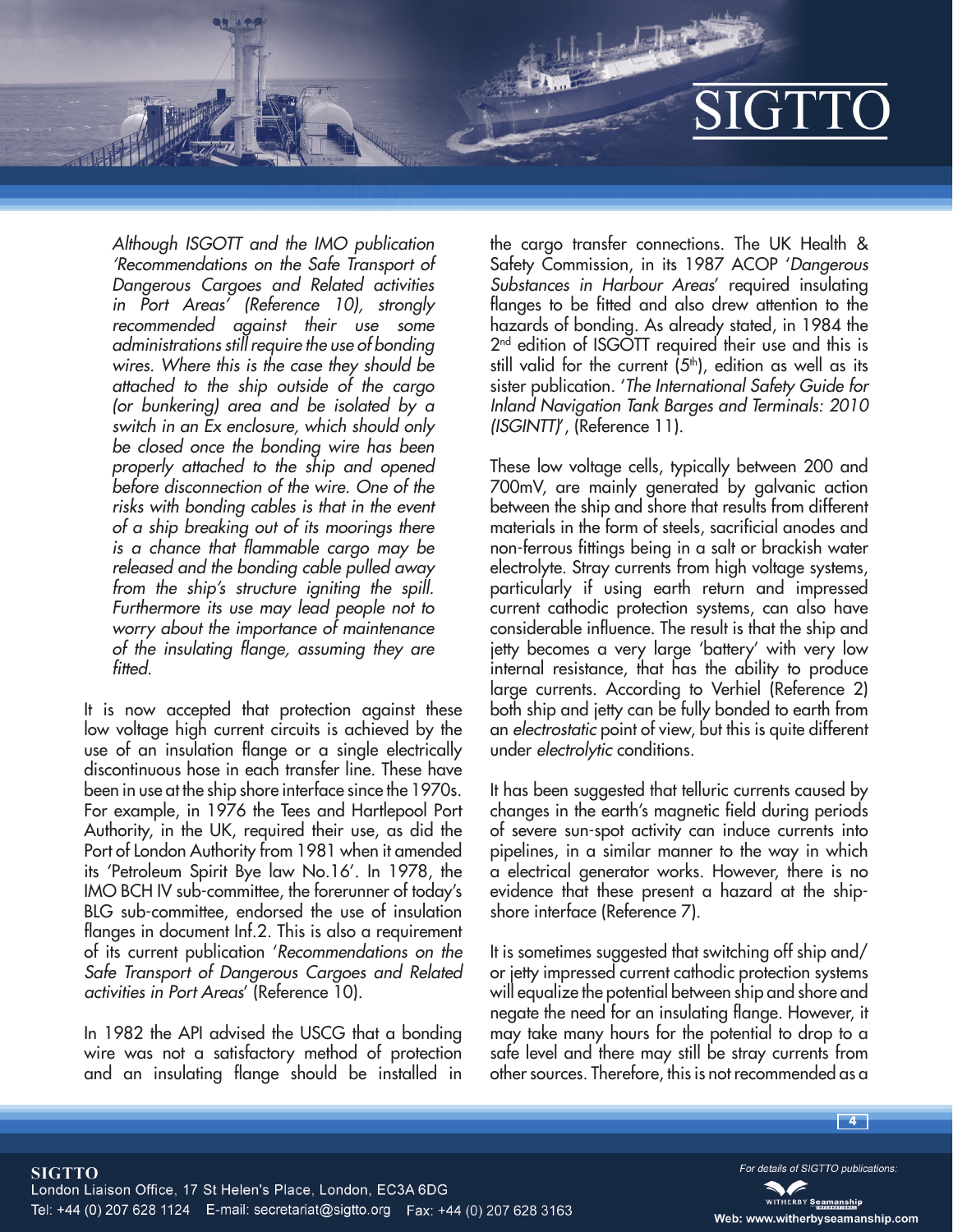means of eliminating this potential source of ignition. In addition, it is often argued that the gangway or mooring wires can act as a 'bonding system', but the rope tails on mooring wires and insulating feet on the end of the gangway will prevent this.

A literature search has produced limited published data on any tests and calculations that were undertaken to corroborate these reports. However, the papers published by the Jet Propulsion Laboratory (Reference 1), Verheil (Reference 2) and the ERA (Reference 3), in particular, have provided a great deal of useful information and data to enable the effectiveness of insulation flanges to be demonstrated.

#### **Research**

The concerns about the effectiveness of bonding wires, that were raised in the early 1960s, resulted in a study being undertaken in 1963 by The British Electrical & Allied Research Association (Now ERA) (Reference 3) on behalf of the Institute of Petroleum (now the Energy Institute). This study showed that, given a potential difference between ship and shore of 1 volt, currents of 30 – 40 amps can flow through loading arms and electrically continuous flexible hoses. Unfortunately only the ERA report No. D/T 139 (Reference 3) can be found, which is a précis of the full report for the IP, although this does provide a considerable amount of useful information. Tests undertaken by the Jet Propulsion Laboratory in 1981 (Reference 1) at various oil terminals in the US, supported the conclusions of the ERA and Brown and Wadhwa in their paper '*Electrical safety at Docks for Ships Transferring Hazardous Cargoes*' (Reference 7), which estimated a current of 42A with a potential difference of 400mV. These numbers are of a similar order to those put forward in the ERA report.

At the same time, the ERA was undertaking work, on behalf of the UK's Safety in Mines Research Establishment (SMRE), on the ignition of flammable gases and vapours by break sparks. Nethercot and Riddlestone (Reference 9), noted that the tests carried out igniting propane air mixtures at voltages between 0.5 and 2V showed that, at low voltages, the inductance in the circuit supplied the predominant part of the energy in the arc.

At that time it was quite common to connect the ship to shore using a bonding wire attached to the ship, normally adjacent to the manifold. This wire had no relevance to static dissipation but, as stated in the introduction, it was an attempt to equalize the potential between ship and shore by preventing the possibility of an arc when connecting cargo hoses, or arms, to the ship. However, because of the large current availability, low voltage and high contact resistance, even if a very low resistance bonding cable is used it will not be possible to equalize this potential. In Verhiel's paper (Reference 2), he notes that dock operators undertaking tests reported that doubling the conductor size of a bonding wire almost doubled the current flow:

*"in one case the current in a 2#AWG bonding cable at a ship-dock potential difference of 215mV was 15 amps, fitting a second cable of the same gauge in parallel resulted in a total current flow of 28.4 amps, which was sustained for 36 hours at which point the ship left the dock".*

Should such a cable be accidentally detached there would be an arc, which would have created the potential for ignition should a flammable atmosphere be present, particularly as these were invariably attached to the ship close to the manifold. Furthermore, as demonstrated by Verheil, the heavier the gauge of the bonding wire the greater the current it could carry, increasing the hazard. The work undertaken in the USA by the JPL (Reference 1), detected arcing when connecting bonding wires. Anecdotal information

For details of SIGTTO publications.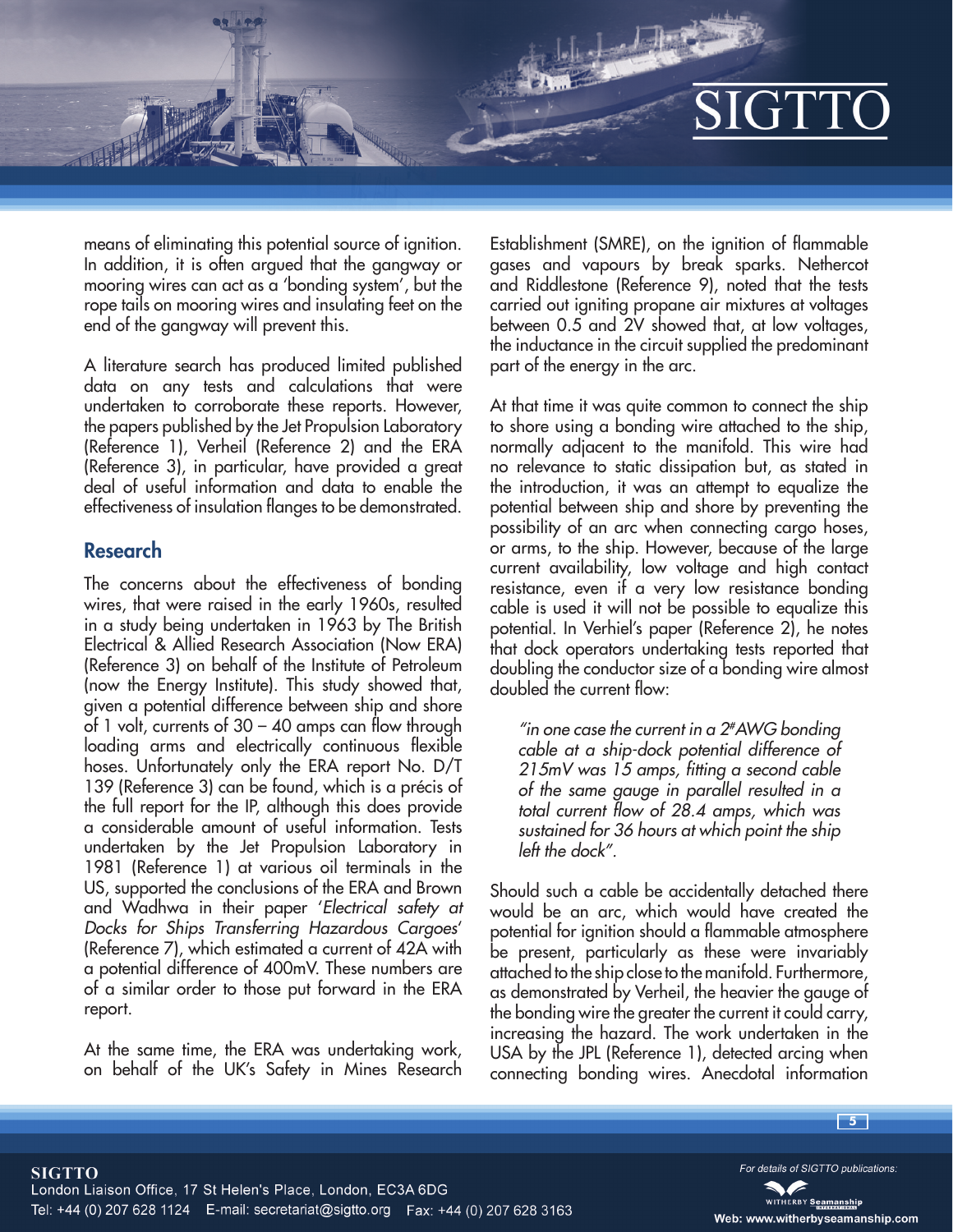from staff at a LNG terminal in Europe stated that it was quite common for there to be an arc when connecting and disconnecting the bonding wire to the vessel. This same terminal later fitted insulation flanges to the loading arms, but retained the bonding wire that was clamped well away from the manifold and operated through a switch in an Ex enclosure.

The ERA Report (Reference 3) stated that:

*"a bonding cable with a resistance of 0.008 only reduced the potential difference from 235mV to 215mV. It is obvious that a separate bond has no appreciable effect unless the resistance is in the order of 0.001… It is extremely unlikely that a total bond resistance this low could be maintained"* (given practical contact resistances in the bonding wire circuit.).

The recommended preventative measure given in the ERA report is the fitting of an insulating flange:

*"A resistance of a few ohms would be adequate to reduce the current to a safe level".*

The report also raises the question as to whether or not the fitting of such a flange would contravene the requirement for the pipeline to be *"adequately and continuously earthed"* to prevent static accumulation. However the report concluded that:

*"Electrostatic charge accumulation can only be a hazard when the resistance to earth of any section of the pipe is very great; values of 106 – 107 ohms being adequate for charge removal."*

The API Recommended Practice 2003 (Reference 5) stated that; "a bond resistance as high as  $1 \text{M}\Omega$  is *adequate for static dispersal".* Therefore, the term 'insulation flange' is somewhat of a misnomer, as they are designed to have a sufficient electrical resistance such that low voltage high current flows from the galvanic cell are reduced to a safe level, but that high voltages created by static charging will be allowed to be dissipated across the flange joint. '*ISGOTT*' (Reference 6) requires that the flange should have a resistance of more than 10 k $\Omega$ , and when new and in service it may drop to 1 k $\Omega$ . However, it is strange that no upper limit is given in the current  $5<sup>th</sup>$  Edition, while a value of 1  $M\Omega$  would comply with the API document to ensure static dissipation.

### **Electrical Characteristics of Cargo Transfer Hoses**

'*ISGOTT*' (Reference 6) defines hoses for cargo transfer purposes as electrically continuous or electrically discontinuous. Electrically discontinuous hoses should have a flange to flange resistance, measured with a 500V tester, of not less than 25 k $\Omega$ . For electrically continuous hose a resistance of less than 0.75 Ohms per meter is stipulated. Therefore, it can be seen that the discontinuous hose has similar characteristics to the insulation flange. Section 17.5 of '*ISGOTT*' (Reference 6) states that a *single* length of electrical discontinuous hose in each hose string may be used **instead** of an insulation flange.

The term 'semi-continuous hose' has come into use for lightweight kink resistant hoses that are used in some STS operations. There is no internationally recognised technical standard or specification for these hoses and operators should satisfy themselves that their electrical characteristics provide protection against both galvanic currents **and** the build-up of static charge.



For details of SIGTTO publications.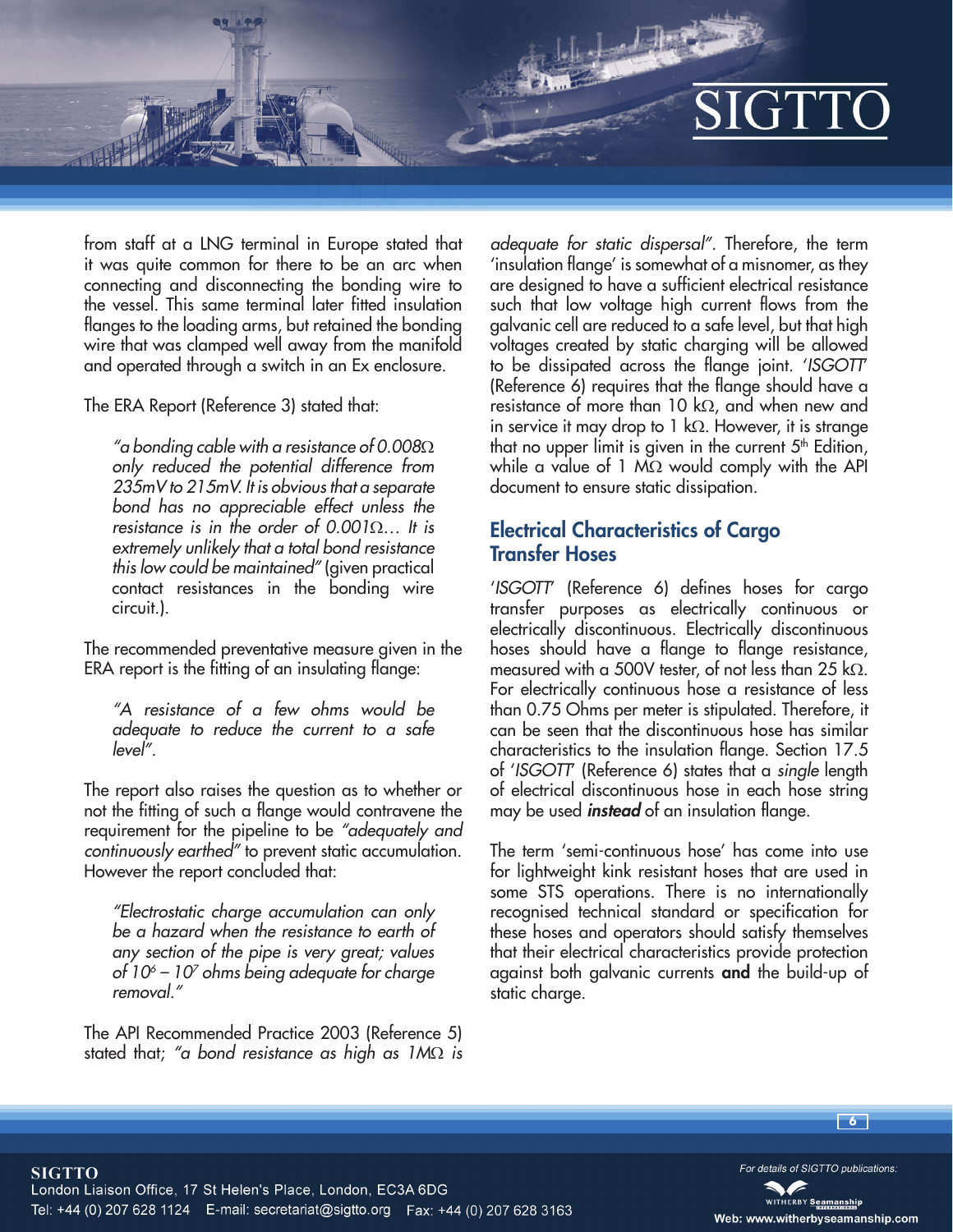

#### **Supporting Calculations**

According to the ERA report section (7) Bonding Cables:

An open circuit difference in ship/shore potential was noted as 0.235 V

When a bonding wire of resistance  $0.008\Omega$  was connected between ship and shore the potential difference dropped to 0.215 V

Assuming that the ship/shore galvanic cell can be represented as a very large battery with an internal resistance of  $R_{i}$  and that the 'earthing' through the sea does not affect the galvanic cell as proposed by Verheil (Reference 2).

Where:

$$
V_{\text{load}} = V_{\text{open}} \times R_{\text{load}} / (R_{\text{i}} + R_{\text{load}})
$$
  

$$
V_{\text{load}} = 0.215v \qquad V_{\text{open}} = 0.235V \qquad R_{\text{load}} = 0.008\Omega
$$

Therefore, internal resistance of the 'cell'  $R_i = 0.00074\Omega$ 

This is in the same order as suggested in the ERA report and Mullett & Johnstone (Reference 8) who state 0.001  $\Omega$  as the internal resistance of the 'cell'

This would give a current flow through a bonding wire resistance  $0.008 \Omega$  of:

$$
I = V/(R_1 + R_1)
$$
  
0.235/0.00874  
= 26.9A

If a 1000  $\Omega$  insulation flange was put in the system

$$
I = 0.235/(1000 + 0.00874)
$$

 $= 235 \mu A$ 

The ERA report states currents of 30 to 40 amps can flow through a loading arm at 1 V and may 'even be higher', although the resistance across the swivels must add some uncertainty to this.

Therefore, assuming 50A at 1 V

Resistance of loading arm will be; 1/50

**」、「画** 

 $= 0.020$ 

Therefore, for a ship shore potential difference of 250mV and R<sub>i</sub> of 0.001  $\Omega$ 

$$
I = 0.250/(0.02 + 0.001)
$$
  
= **11.9A**

For a ship shore potential difference of 500mV

 $I = 0.500/(0.02 + 0.001)$ 

 $= 23.8A$ 

These figures are similar to those obtained in the Jet Propulsion Laboratory test 3 (Reference 1) at Long Beach on 'Arco California' where 20.9A was measured at 456mV and 14.2A at 249mV and arcing was detected when connecting the bonding wire. This continued until the ship-shore potential dropped below 200mV and was considered a potential source of ignition. It should be noted that the JPL report states that arcing may still occur at voltages below 200mV if sufficient current is available.

If a 1000 $\Omega$  insulation flange is put in series in a system with a 500mV potential difference, the current would be reduced to:

 $0.5/(1000 + 0.021)$ 

$$
=500\mu A
$$

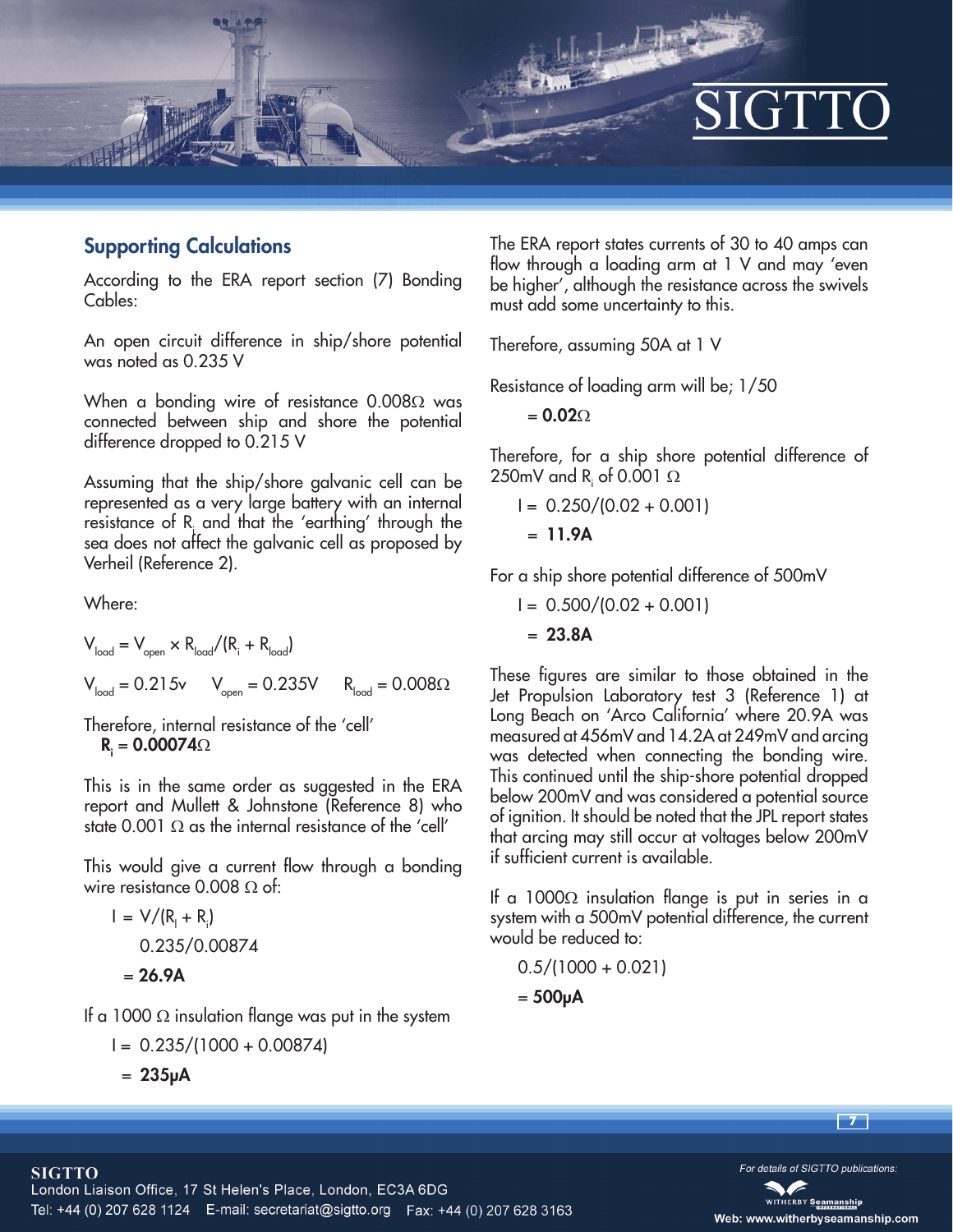

If the insulation flange is damaged and its resistance drops to  $100\Omega$ , with a 500mV potential difference the current would be:

$$
0.5/(100+0.021)
$$

$$
= 5 \text{ mA}
$$

According to the work the ERA carried out on behalf of the SMRE, at the voltages considered minimum ignition current is more significant than minimum ignition energy and these currents are well below the minimum ignition current for methane in air for *resistive circuits,* which at 10V is >5A.

These calculations assume a resistive circuit, with negligible inductance, which may be true in a loading arm but would not be in a conductive hose with helical wire reinforcing, where there may be significant inductance.

#### **Inductive Circuits**

Using figures, supplied by Amnitech, for an 8 inch NB composite hose with two layers of spiral wire.

Resistance =  $0.3\Omega/m$ etre

Pitch of  $\text{coil} = 2.5 \text{ cm}$ 

Mean diameter of inner wire coil  $(d1)$  = 20.9 cm Mean diameter of outer wire coil  $(d2) = 24$  cm

Therefore, for a 10 m length (l):

Resistance =  $3\Omega$ Number of turns  $(t) = 400$  $L_1 = 0.684$  mH  $L_2 = 0.9$  mH

For inductors in Parallel

$$
L_{1} = \frac{1}{(1/L_{1} + 1/L_{2})}
$$
  

$$
L_{1} = 1/2.58
$$

Therefore, **L T ~ 0.4 mH**

#### **This gives an inductance of 0.4 mH and a resistance**  of 3  $\Omega$  for a 10 m length.

Similarly, for an Amnitec 10 m 4 inch NB hose:

レノ 小さ

Resistance =  $0.33\Omega/m$ 

Pitch of  $\text{coil} = 2.0 \text{ cm}$ 

Mean Diameter of inner coil =  $11.7$  cm  $L_1 = 0.21$  mH

Mean Diameter of outer coil = 13.8 cm  $L_2 = 0.3$  mH

Therefore,  $L_t = \frac{1}{11/l}$  $(1/L_1 + 1/L_2)$ 

#### **Which gives an inductance of 0.12 mH and a**  resistance of 3.3  $\Omega$  for a 10 m length.

These values of inductance are in the same order as the ERA report 139 (Reference 3), which states that 3 mH is the maximum inductance likely to be found in "existing hose installations."

**8**



For details of SIGTTO publications.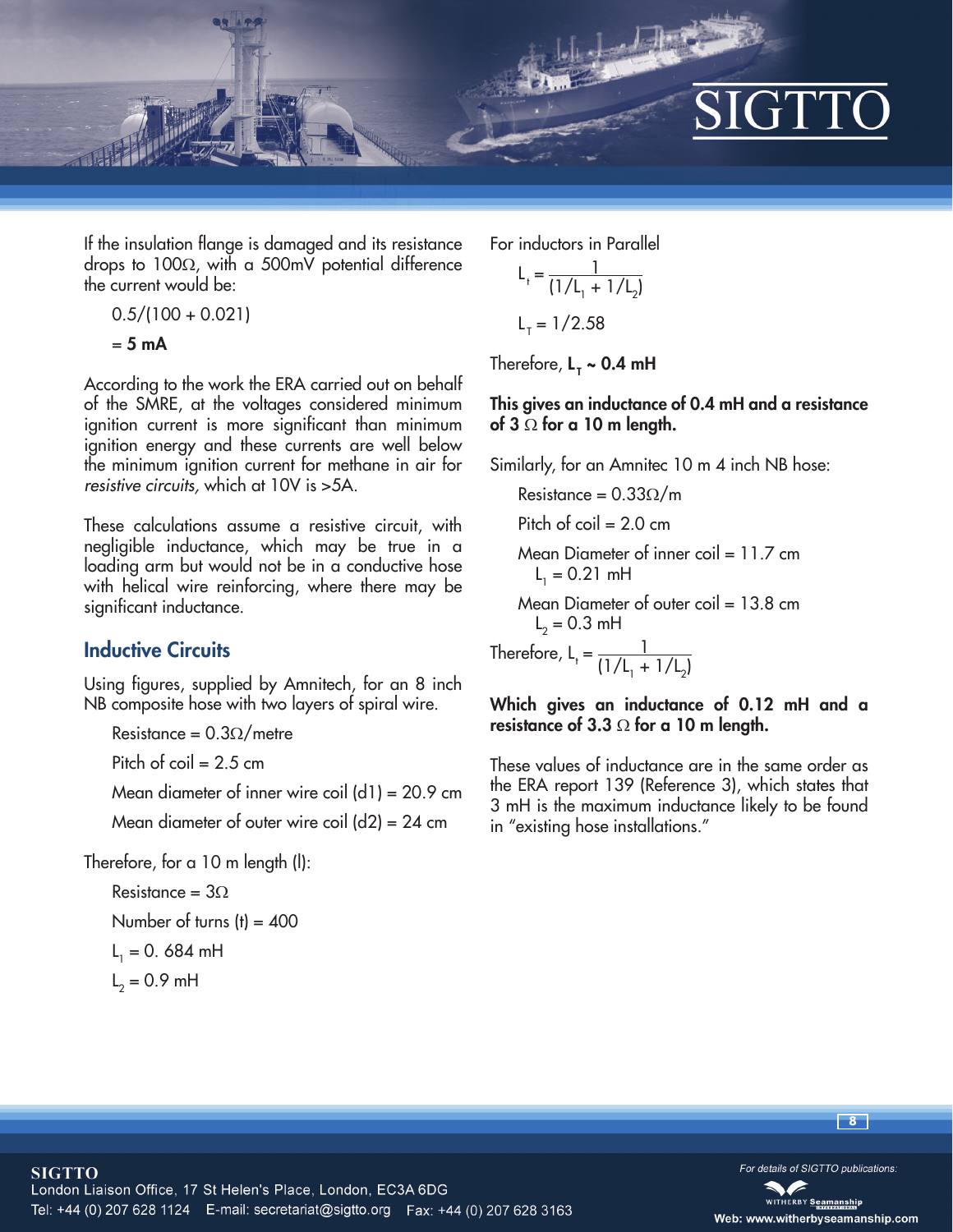

## **Examples Showing the Effects of Hose Resistance and Inductance**

Hybrid LNG transfer systems have been proposed for LNG bunkering, consisting of an articulated arm and a length of cryogenic hose.

Assuming:

The arm has the same resistance as suggested in the ERA report  $0.02\Omega$  (Reference 3)

The hose is 10 m in length with a resistance of  $0.3\Omega/m$  i.e.  $3\Omega$  total

Ship shore potential difference is 500mV

The internal resistance of the cell is  $0.001\Omega$ 

 $I = 0.5/(3 + 0.02 + 0.001)$ 

$$
I = 165 \text{ mA}
$$

If a 1000 $\Omega$  insulation flange is fitted

 $I = 0.5/(1003 + 0.021)$ 

$$
I = 498\mu A
$$

STS using hose string

#### Assuming:

Ship to ship potential of 500mV

8 inch Amnitec hose 0.3  $\Omega/m$ 

Hose length 20 m L  $\sim$  0.8 mH R = 6  $\Omega$ 

Internal resistance of the 'cell' 0.001  $\Omega$ 

Resistance of steel pipework 0.01  $\Omega$ 

$$
I = 0.5/6.011
$$

**83 mA**

If a 1000 $\Omega$  insulation flange is fitted the current will drop to **497μA**



 $1 - \sqrt{\log 3}$ 

From: MSHA Minimum Ignition curves for Inductance at Known Voltage

As can be seen from the graph with an inductance of 0.8 mH the minimum igniting current is approximately 2A. Therefore, even without the insulating flange, given an electrical resistance in the transfer system of  $3\Omega$  and a potential difference of 500mV, the current is theoretically 1.8A below that required for ignition. Similarly, results obtained for the STS transfer system with an inductance of 0.8 mH and a resistance of 6.011 $\Omega$  show that the current is below that which would ignite a flammable mixture.



For details of SIGTTO publications.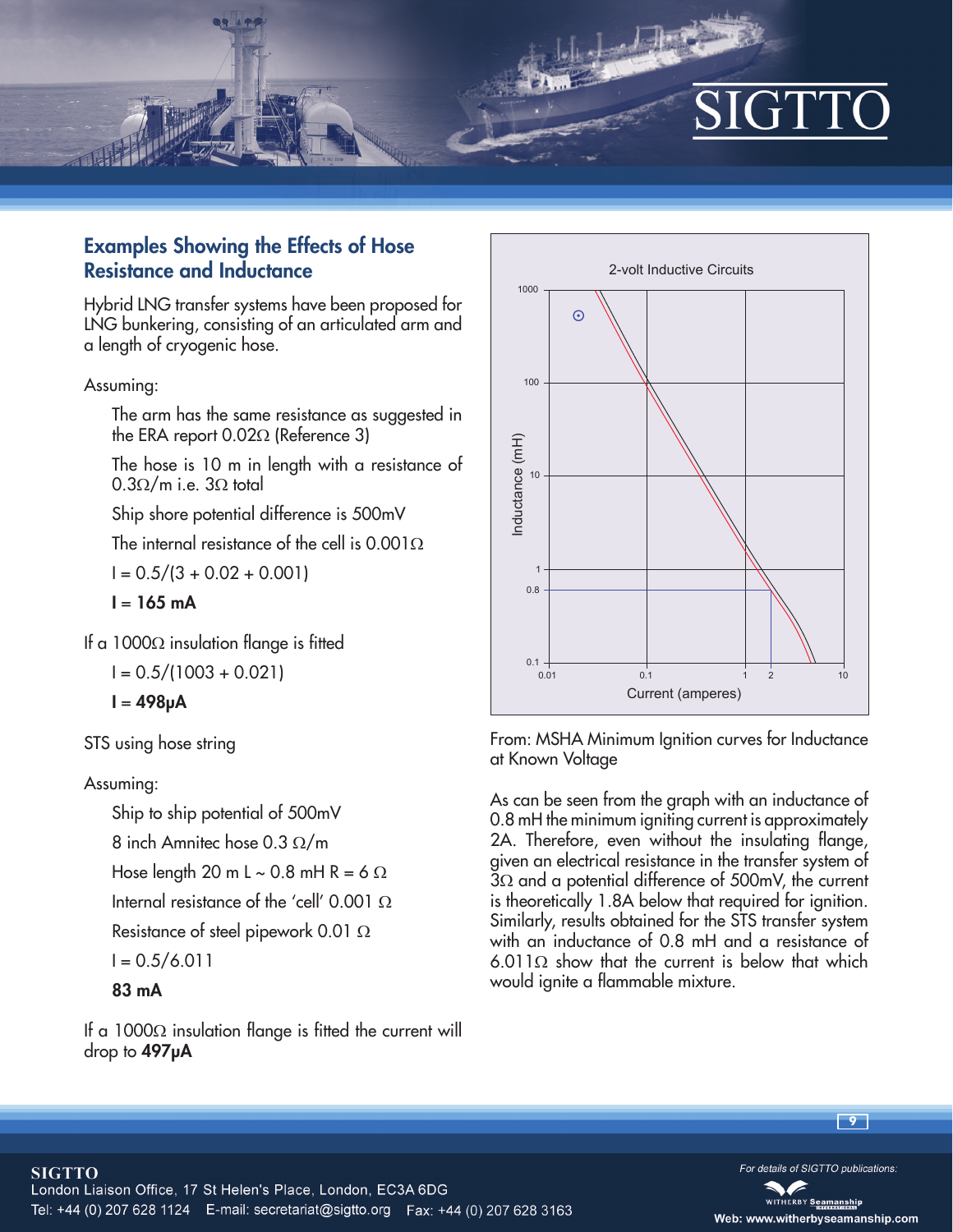# $\blacksquare$

Note that ship to ship potential may be quite low due to the similar materials of construction, and may be influenced significantly by the impressed current cathodic protection systems. However, given the possibility, according to the ERA report, that the potential difference between ship and shore may reach 1V, and the difficulty in ascertaining the resistance and inductance in the whole of the transfer system, **it should not be assumed that it is safe to omit the insulation flange**.

### **Effect of Capacitance**

Dielectric constants:

Phenolic resin 5 (only to -50degC – propane only)

Silicon Glass 3.8 (LNG)

Epoxy resin 3.6

PTFF 2.1

Assume current will be DC

Using an estimated value of 100pF (say  $A = 1$  m<sup>2</sup>,  $d = 0.1$  m and e = 10 pF/m, C = eA/d).

For a 16 in arm:

OD of a ASA 150 flange 23.5 in (0.6 m) & bore 16 in (0.4 m)

'Plate' area =  $0.16$  m<sup>2</sup>

(Neglecting bore to give a conservative area = 0.28)

Assuming thickness of insulation d 0.1 m

Dielectric constant  $= 5$ 

 $e = 8.85$ 

 $C = keA/d$ 

 $= 5 \times 8.85 \times 10^{-12} \times 0.16/0.1$  (5 x 8.85 x 10<sup>-12</sup>)  $\times$  0.28/0.1)

 $1 - \sqrt{2}$ 

#### = **71 pF (124 pF)**

This would depend, to a degree, on temperature of the material and frequency of the applied voltage.

'*IEC 60079-11 10.1.5.2*' (Reference 12) suggests that the MIC reference curve can be used if the total capacitance of the circuit is less than 1% of the value allowable in Table A2 of that document. The lowest voltage considered in the table is 5V, which is an order of magnitude above that assumed in the calculations for the ship to shore potential difference. The corresponding permitted capacitance for gas group IIC is 100uF (there is no limit given for IIB, IIA & I at lower voltages), giving a theoretical maximum of 1uF for a simple inductive circuit. This suggests that the contribution of the charge stored within the insulating flange to the spark energy available in the event of disconnection is negligible in comparison to that required to ignite any hydrocarbon vapour.

## **Multiple Loading Arms and Parallel Circuits**

If, as is usually the case, 2 or more loading arms are connected, a parallel circuit will be formed. Assuming 4 arms, each with a resistance of  $1000\Omega$ , and all pipework is bonded, the total resistance of the transfer pipework will drop to 250 $\Omega$ . Given a ship shore potential difference of 300mV, the total current flow through the system will be  $\leq$ 1.2 mA and the current flow in each path will be 300μA. This means that there will be no increase in hazard.

**10**

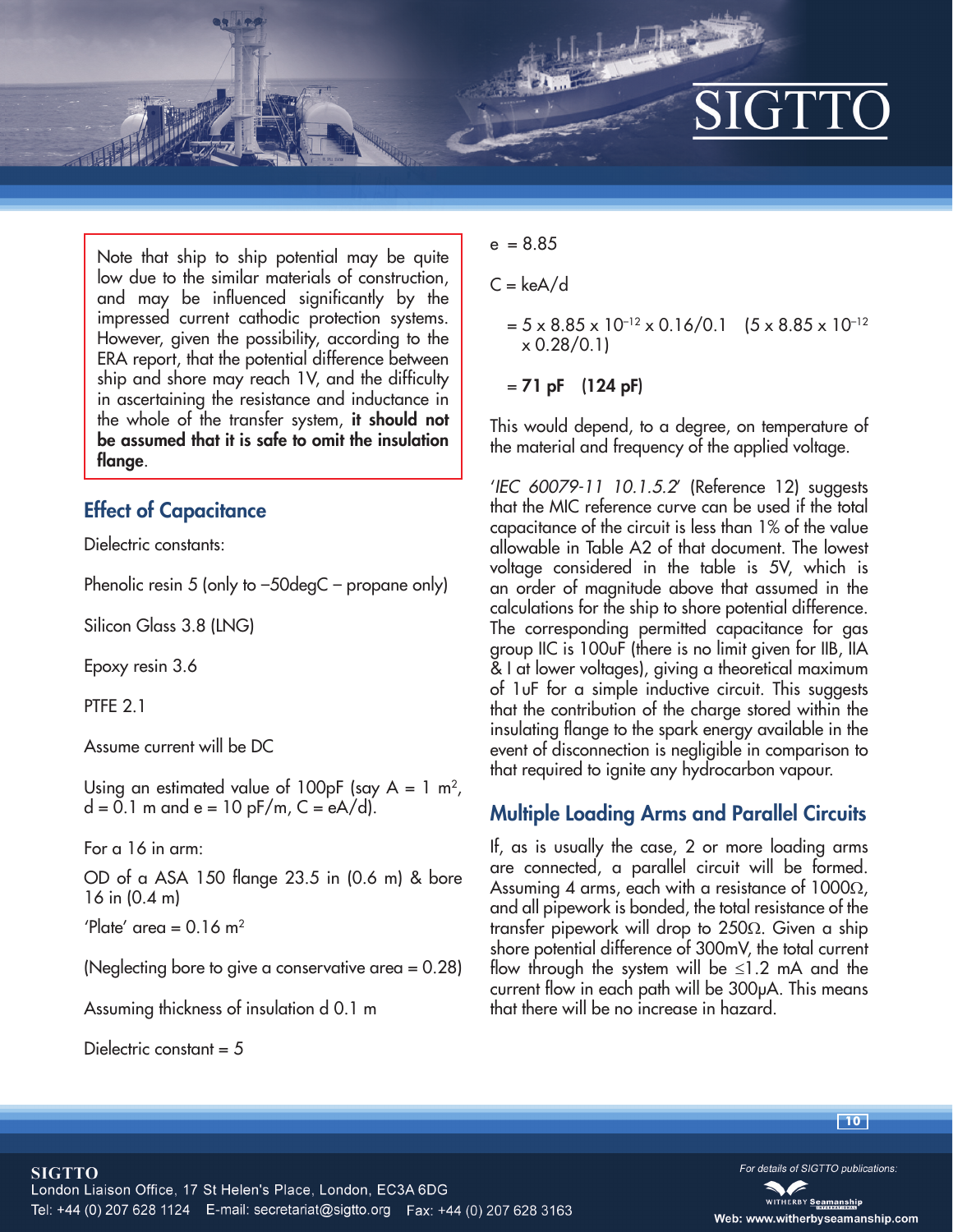#### **Testing of Insulation Flanges**

There has been considerable discussion on the correct method to test insulation flanges. One view is that, because it is an 'insulation flange' it should be tested with an insulation tester. The other view is that, because it is designed to protect against low voltages and has a relatively low resistance, a multimeter would be more suitable. The problem is that the insulation tester will most likely have a test voltage of 500 volts and the multimeter a driving voltage of 5 volts, neither of which are suitable for the purpose. '*ISGOTT*' (Reference 6) does not specify a suitable meter and only recommends

*"should a suitable multimeter be identified it is recommended that users take care to verify that the equipment meets the strict interpretation of the recommendations contained in this Section".* 

During the research undertaken for this paper, one terminal operator identified the 'Fluke 1507 Insulation Tester' which has several test voltages, the lowest being 50 volts. Interestingly, in the past they had used a 500 volt insulation tester and noted resistances in the order of 200 Ohms, while with the Fluke 1507 multimeter the values recorded were in excess of 1000 ohms.

#### **Conclusions and Recommendations**

It is clear that a properly installed and maintained insulating flange is absolutely vital to protect against the effects of stray electrical currents while allowing dissipation of static charge. However, it is difficult to see that a bonding cable would then add any extra protection and, should it be accidentally broken, is a potential source of ignition.

The bonding cable is likely to be ineffective against a static charge generated in the transfer system, which is the most likely source of incendive spark, and for the reasons given in the ERA and JPL reports (References 3 & 1), ineffective against the high current low voltage phenomena. Should a bonding wire be mandated by national regulation, it should be provided with a switch in a flame-proof enclosure and connected to the ship in a non-hazardous location. The switch should be closed after connection of the transfer system to the ship and opened before disconnection from the ship.

There is a lack of data on ship to ship potential differences and possible current flow, so it would be extremely useful, particularly in regard of the work that The Oil Companies International Marine Forum (OCIMF) is undertaking on 'Semi-Continuous Hoses', if tests similar to those undertaken by the Jet Propulsion Laboratory (Reference 1) for ship to shore were replicated for ship to ship.

In addition, the data that I have used was obtained from ships that almost certainly had 220 VDC or 440 VAC electrical distribution systems and many ships now, particularly LNGCs, are generating at 6.6kV so further tests would be useful. It is also suggested that tests should be performed at floating production facilities, where process plant may have both HV power systems and TN-S earthing.

Finally, perhaps, we should consider proposing that the term 'insulation flange' is changed to 'safety resistance flange' to give a better understanding of its purpose, and that an upper value of resistance is stipulated to ensure static dissipation.

**11**

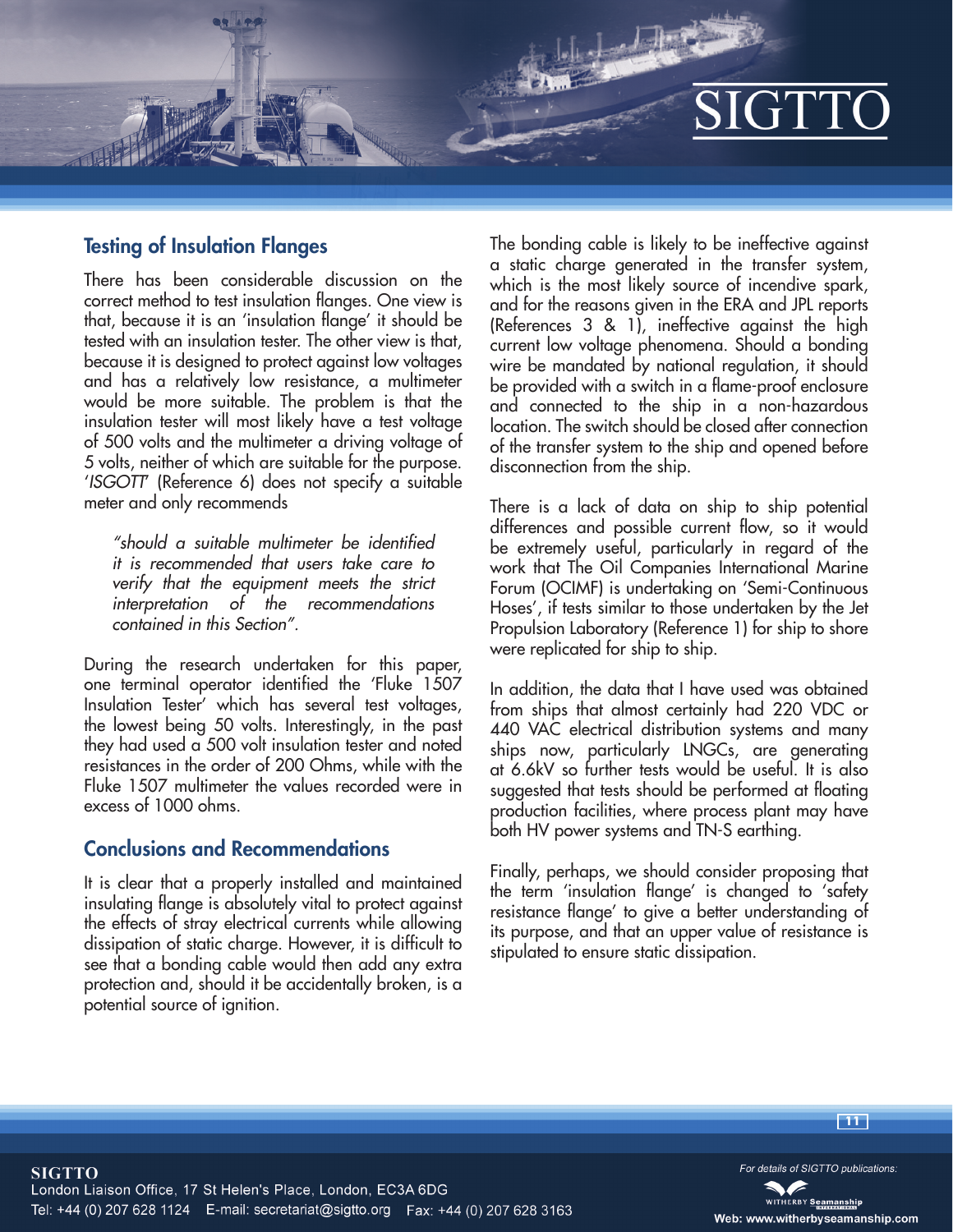#### **References**

- 1. Electrical Hazard Protection of Tank Vessels While Moored to Shore Facilities – Jet Propulsion Lab. California Inst. of Technology. Pasadena 1981
- 2. Review of Bonding Practices of Ship to Shore Facilities Handling Petroleum Products – A L Verhiel IEEE Transactions Oct 1969
- 3. Minimum Igniting Currents in Very Low Voltage Circuits – with particular reference to ship-shore pipeline currents – ERA Report No. D/T 139 published in 1963 and written by H. Riddlestone & W. Nethercot.
- 4. Static Electricity Technical and Safety Aspects Shell 1988
- 5. API Recommended Practice 2003 Protection Against Ignitions Arising Out of Static, Lightning and Stray Currents – 2008
- 6. The International Safety Guide for Oil Tankers & Terminals (ISGOTT) 1<sup>st</sup>, 2<sup>nd</sup> & 5<sup>th</sup> Editions
- 7. Electrical Safety at Docks for Ships Transferring Hazardous Cargoes. – Brown and Wadhwa IEEE Conference record76 CH1109-8-1A
- 8. Electrical Significance of Cathodic Protection on Hazardous Area Steel Docks – Mullett & Johnston -NACE Conference-1960
- 9. The criterion of Intrinsic safety for Induction Break-Sparks, Nethercot and Riddlestone – IEE Paper 4017 1962
- 10. Recommendations on the Safe Transport of Dangerous Cargoes and Related Activities in Port Areas
- 11. The International Safety Guide for Inland Navigation Tank Barges and Terminals: 2010 (ISGINTT)
- 12. IEC 60079-11 Explosive atmospheres, Part 11: Equipment Protection by Intrinsic Safety 'I'

## **Definitions**

1. Arc – a low voltage, high current electrical discharge that occurs at the instant two points, through which a large current is flowing, are separated.

 $\frac{1}{2}$ 

- 2. Bonding The practice of providing electrical connections between isolated conductive parts of a system to prevent voltage differences between the parts. A bond resistance as high as  $1M\Omega$  is adequate for static dissipation.
- 3. Flash point the lowest temperature at atmospheric pressure, at which the application of an ignition source caused the vapour of the test portion to ignite and the flame to propagate across the surface of the liquid under test conditions.
- 4. Ignition temperature (also referred to as the auto-ignition temperature AIT) – the minimum temperature at which a material will ignite and sustain combustion when mixed with air at atmospheric pressure, without the ignition being initiated by a spark or flame.
- 5. Minimum ignition energy is a measure of the ignitability of flammable gases and vapours by electric sparks. Not only the minimum ignition energy but other characteristic data (e.g. minimum ignition current) serve to evaluate lowvoltage circuits.
- 6. Minimum Ignition Current MIC Minimum current in resistive or inductive circuits that causes the ignition of the explosive test mixture in the spark-test apparatus according to IEC 60079-11 (Reference 12).
- 7. Spark The result of the sudden breakdown of the insulating strength of a dielectric, such as air, that separates two electrodes of different potential.



For details of SIGTTO publications.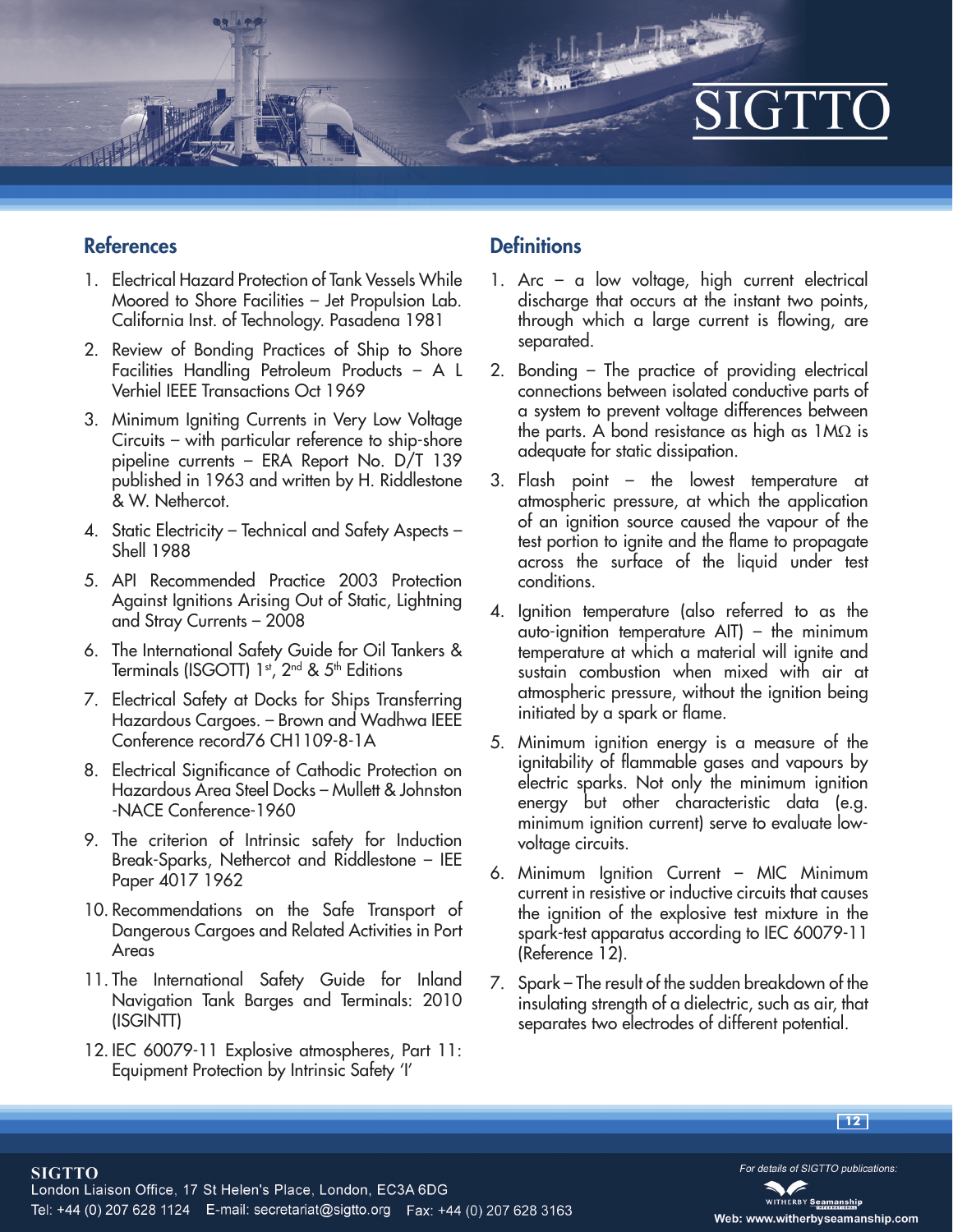

## **APPENDIX 1**

Worst Case Potential Difference/Current Combinations

|                | <b>Ship</b>      | <b>Location</b> | Ship/Shore P D mV | <b>Current Amps</b> | <b>Date</b> |
|----------------|------------------|-----------------|-------------------|---------------------|-------------|
|                | Arco California  | Long Beach      | 456               | 20.9                | Oct 1980    |
| $\overline{2}$ | Texaco Minnesota | Long Beach      | 514               | 28                  | Oct 1980    |
| 3              | Texaco Georgia   | Long Beach      | 303               | 16                  | Oct 1980    |
| 4              | Union Sensinena  | L A             | 202               | 9                   | Jan 1981    |
| 5              | Not disclosed    | Not disclosed   | 215               | 60                  | c 1968      |

Note: 1-4 were taken from the JPL paper (Reference 1) and 5 from Verheil (Reference 2)



**13**